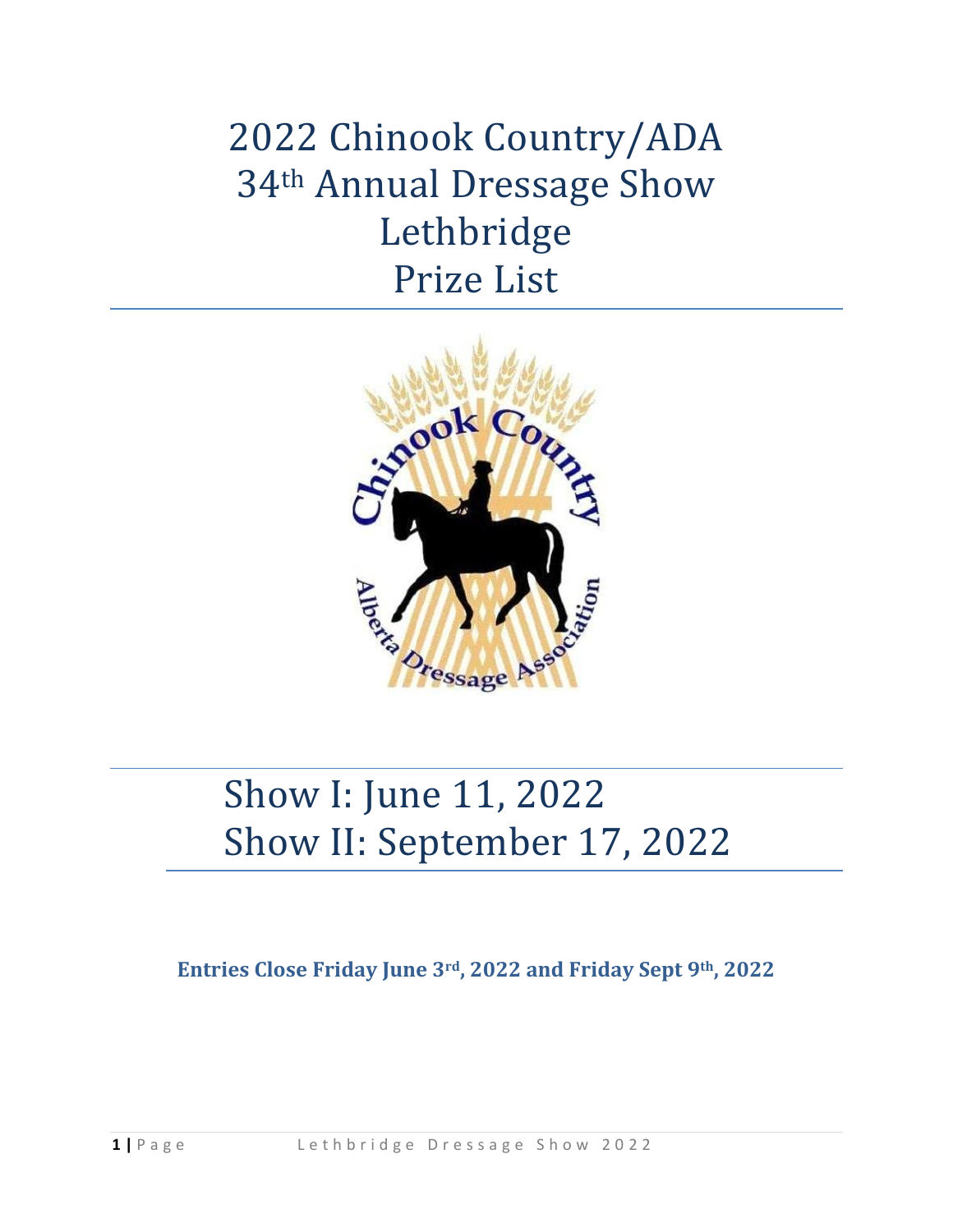# **Officials**

#### **Drusilla Pearson Show manager Jamie Goldberg Show secretary**

Please contact us with any questions or concerns at [ccadashow@gmail.com,](about:blank)

#### **Judge:**

#### **June 11th 2022 Astrid Hryciuk – EC Recorded Judge**



Astrid started riding in western disciplines in 1974. She competed in and won multiple western Canadian championships. She also took part in and won several versatility pentathlons. Wanting another challenge, she switched to dressage in 1994. She loves dressage and its ability to make horses attentive, confident and more athletic. Astrid is an EC dressage judge. She is also working toward WECan judge's certification in Canada. She continues to volunteer for many equestrian disciplines. She has owned several different breeds of horses and has loved them all.

#### **September 17th 2022 Kimberley Cox - EC Basic Judge**

Kimberly Cox is licensed as a competition coach, as well as a Basic Dressage judge through Equestrian Canada.

Kim's experience teaching physical education, coaching and competition, is a testament to her long record of service to sport.

"I'm committed to developing Dressage in Canada and supporting our local horses and riders as they develop.

### Locations

The show will be held at two locations:

- i) **The Stables at Pavan (formerly Edgewood)**  94005 Range Road 215, Lethbridge County, AB. Situated on the north side of Lethbridge
- ii) **Vale's Prairie Trails** 81011 Range Road 211, Lethbridge County, AB. Situated just south of Lethbridge off Hwy 4.

### Schedule

Show I will take place June 11, 2022. Show II will take place September 17, 2022.

The show will start at The Stables at Pavan and end at Vale's Prairie Trails. Times will depend on the number of entries at each location. The full schedule of ride times will be posted after the closing date, no later than the Wednesday immediately preceding the show.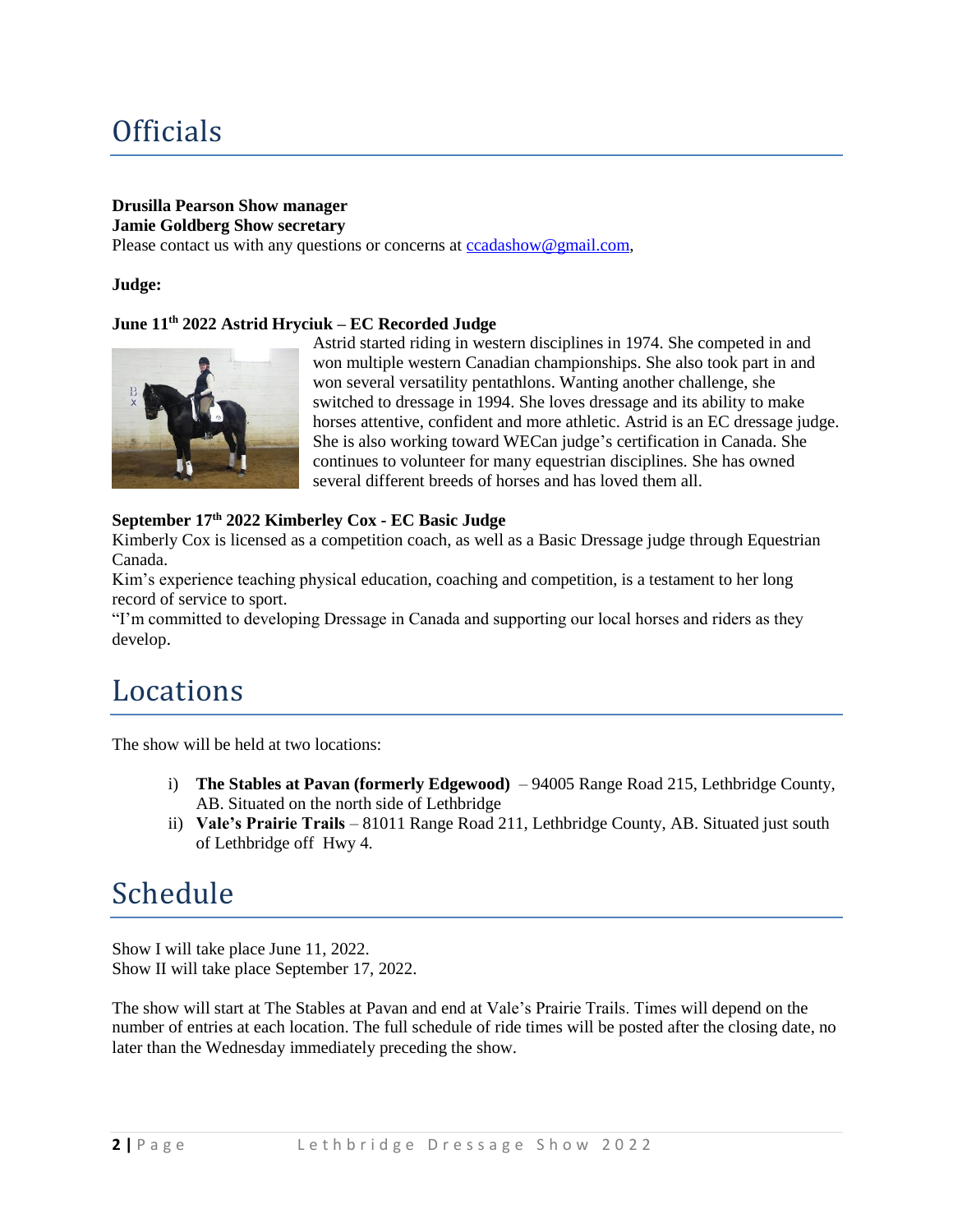# Competition and Facility Rules

The show will be conducted according to AEF rules as per the Wildrose Rulebook (available on [www.albertaequestrian.com\)](about:blank). The dressage will follow the rules in Chapter 10 in the Wildrose Rulebook as well as the Equine Canada rules, and the western dressage will follow the WSDAC Rule Book.

The abuse or inhumane treatment of a horse by an exhibitor, trainer or other person at an AEF Wild Rose sanctioned competition shall not be tolerated under any circumstances. The competition organizing committee has the right to bar such violators from further participation in the competition if necessary

Additional Rules:

- The warm-up area will be located outdoors the competition ring will be indoors at both locations.
- Lunging will only be permitted outdoors at the agreement of others warming up or when the area is empty.
- Test readers will not be provided.
- All athletes must wear approved protective headwear at all times while mounted at the show. This includes both English and western riders, and applies to warm up areas as well.
- Each horse and rider combination may compete in a maximum of 2 classes per day.
- No dogs allowed at either location.
- No littering, this includes cigarette butts and sunflower seeds.

# COVID-19 Measures

Do not come to the show grounds if you are experiencing any symptoms or have suspected contact with anyone with COVID-19.

This show will conform to any necessary health orders that are in effect at the time of the event.

While masks and social distancing are not currently required, please respect those that may still wish to take precautions. Tests and scores can be returned virtually for anyone who wants that.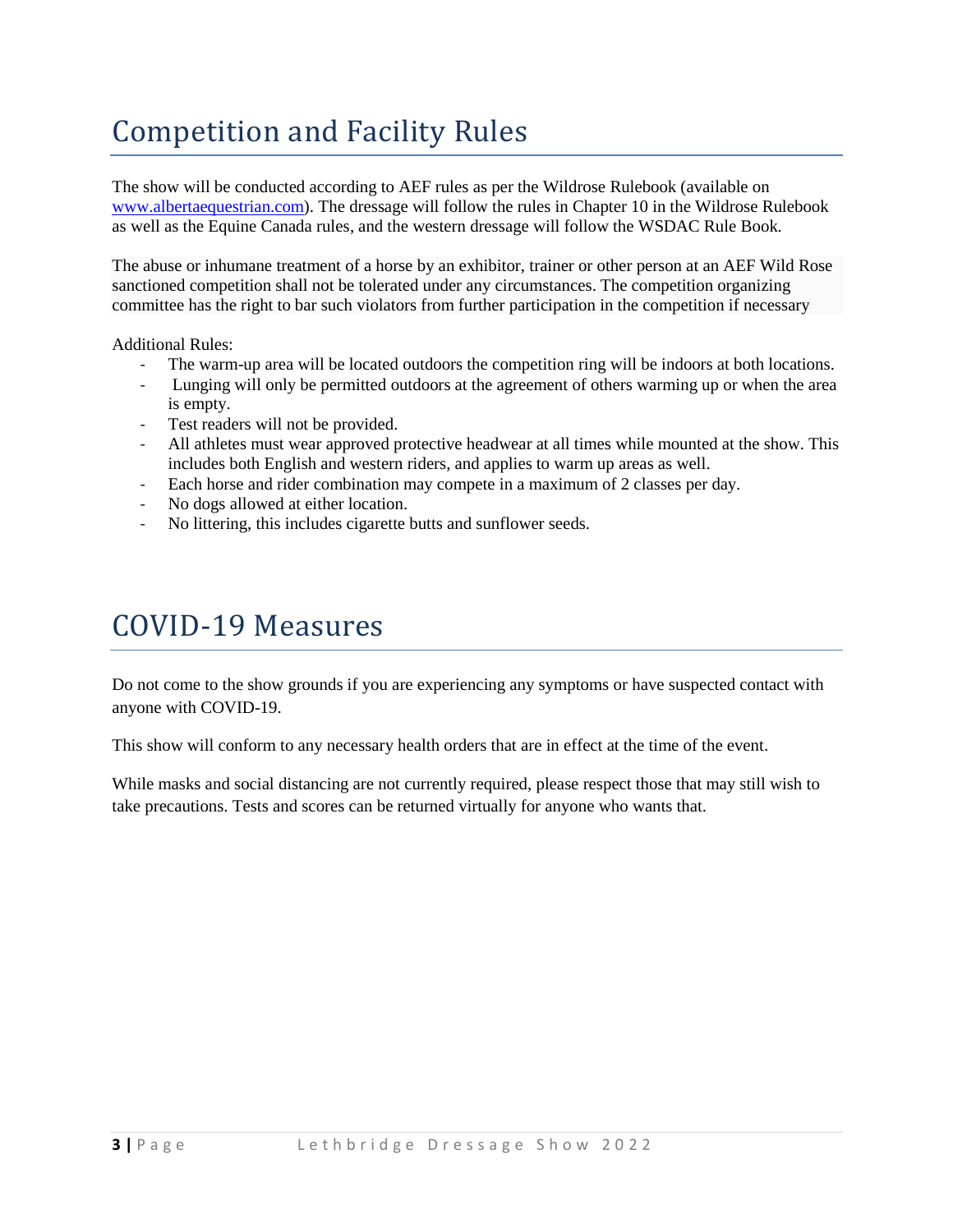# Entry Information

#### **All entries are due by midnight on Friday, June 3rd, 2022 for Show I and midnight on Friday, September 9th, 2022 for Show II.**

Online Entry (Preferred Method): Email scanned entries t[o ccadashow@gmail.com.](about:blank) Send etransfer for fees to [chinookcountryada@gmail.com.](about:blank) Security question: "What is my sport?" answer: "dressage"

Paper Entry: Make cheques out to "Chinook Country/ADA" Phone Drusilla at 403-360 2705 to make arrangements to mail or drop off your cheque and entry form.

### **Memberships**

This is an AEF Wildrose Show. All riders and horse owners require current AEF membership. Please submit a copy of the membership card with your entry form. BC or Saskatchewan residents, equivalent horse organisation accepted.

All CC/ADA members get a \$10 discount on entries.

### **Cancellation**

In case of severe bad weather, unsafe footing, or lack of entries, the show management reserves the right to cancel or postpone the show. The show may also be cancelled related to COVID-19 if there is an increase in local cases or changes to Alberta health regulations or recommendations. In event of postponement or cancellation, all competitors will be notified and all entry fees will be refunded. The show may still run in moderate rain or cooler temperatures so please prepare accordingly.

### **Refunds and Changes**

As this is a small show, we regret to inform you that refunds are not possible after the show closing date. However, a refund will be possible with a letter from a vet or doctor, or in the case of a positive COVID test.

Apart from the above, changes to your entry can be made with a charge of \$20/change. This applies to changes in horse, rider, or class. Management reserves the right to refuse changes after the ride times have been published.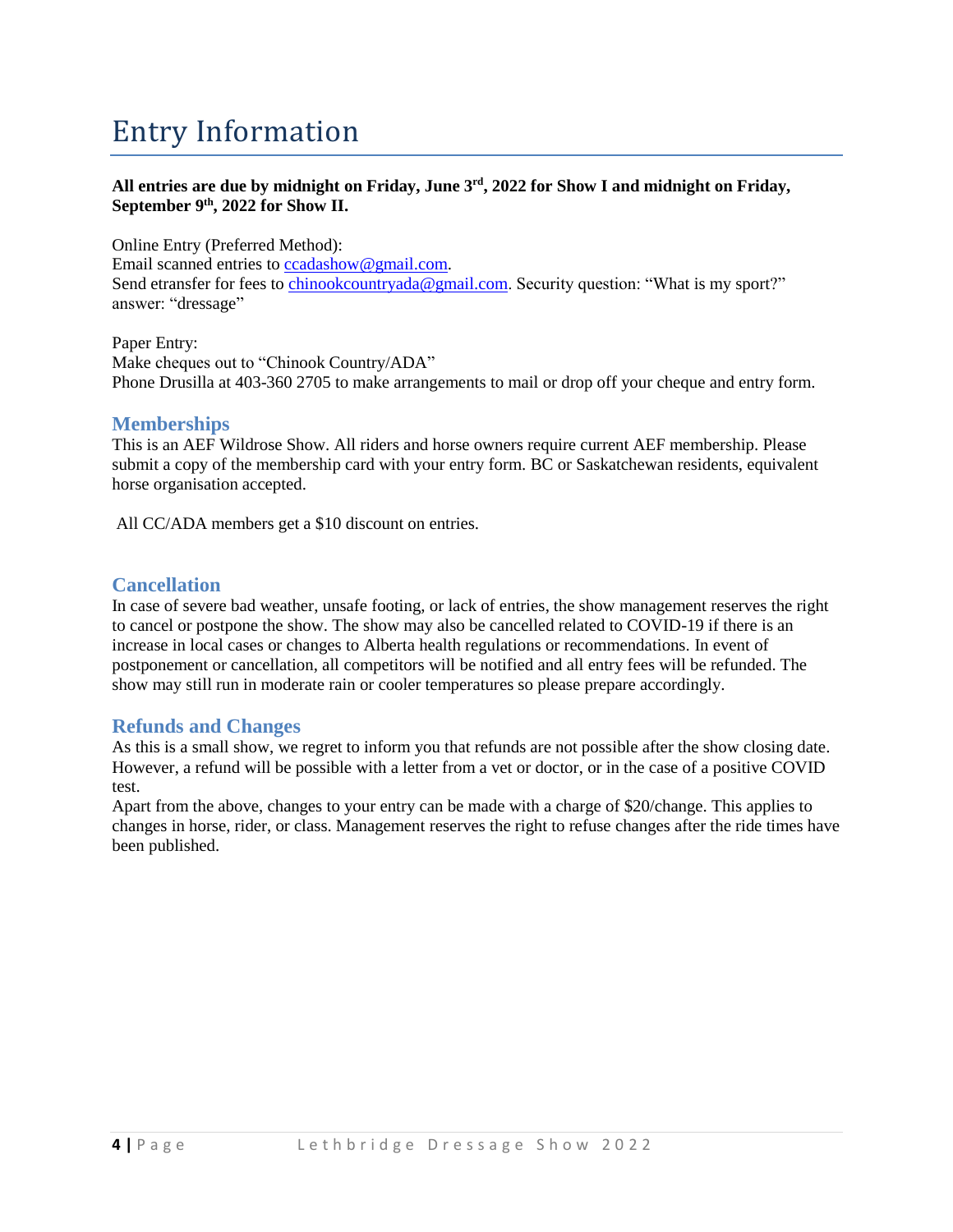### Prizes

Divisions will have ribbons awarded to 3<sup>rd</sup> place. Any horse and rider pair earning a score of less than 51% on a test will not be eligible for ribbons or prizes.

All classes and divisions will be placed as open (no separation between JR/AA/O).

### **Divisions**

The divisions offered are as follows:

- 1. Introductory
- 2. Training
- 3. First Level
- 4. Second Level
- 5. Third Level
- 6. Fourth Level
- 7. Western Dressage Intro Level
- 8. Western Dressage Basic Level
- 9. Western Dressage Level 1
- 10. Western Dressage Level 2
- 11. Western Dressage Level 3
- 12. Western Dressage Level 4

# Sponsors

Please thank and support the following sponsors:

Western Stockman Lethbridge

Siv Prins

Lorraine Hill

Meeuwsen Farms

Cheryl Aurelis

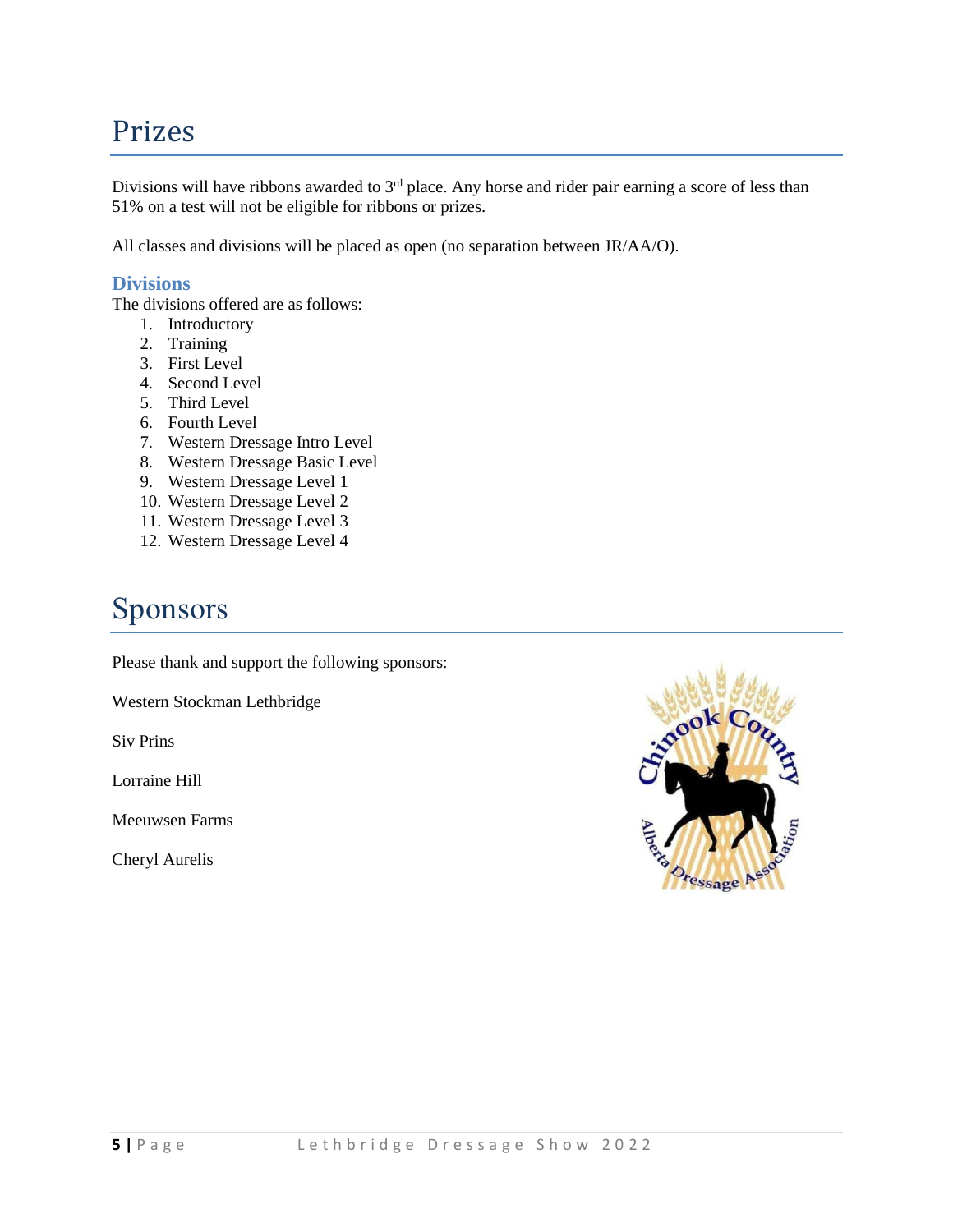# Class List

| <b>Saturday</b>                           |
|-------------------------------------------|
| $101$ – Intro Test A                      |
| $102 - Intro Test B$                      |
| $103 - Intro Test C$                      |
| 104 – Training Test 1                     |
| 105 - Training Test 2                     |
| 106 - Training Test 3                     |
| 107 – First Level Test 1                  |
| 108 - First Level Test 2                  |
| 109 - First Level Test 3                  |
| 110 - Second Level Test 1                 |
| 111 - Second Level Test 2                 |
| 112 - Second Level Test 3                 |
| 113 - Third Level Test 1                  |
| 114 - Third Level Test 2                  |
| 115 - Third Level Test 3                  |
| 116 - Fourth Level Test 1                 |
| 117 - Fourth Level Test 2                 |
| 118 - Fourth Level Test 3                 |
| 301 - Western Dressage Intro Level Test A |
| 302 - Western Dressage Intro Level Test B |
| 303 - Western Dressage Intro Level Test C |
| 304 - Western Dressage Basic Level Test A |
| 305 - Western Dressage Basic Level Test B |
| 306 - Western Dressage Basic Level Test C |
| 307 - Western Dressage Level 1 Test A     |
| 308 - Western Dressage Level 1 Test B     |
| 309 - Western Dressage Level 1 Test C     |
| 310 - Western Dressage Level 2 Test A     |
| 311 - Western Dressage Level 2 Test B     |
| 312 - Western Dressage Level 2 Test C     |
| 313 - Western Dressage Level 3 Test A     |
| 314 - Western Dressage Level 3 Test B     |
| 315 - Western Dressage Level 3 Test C     |
| 316 - Western Dressage Level 4 Test A     |
| 317 - Western Dressage Level 4 Test B     |
| 318 - Western Dressage Level 4 Test C     |

#### **Tests:**

Classes 101-118 – 2019 Equine Canada/USEF tests, available at [https://www.equestrian.ca/sport/dressage/tests](about:blank)

Classes 301-318 – WSDAC tests, available at [https://westernstyledressage.ca/wsdac-tests-%2F-rules](about:blank)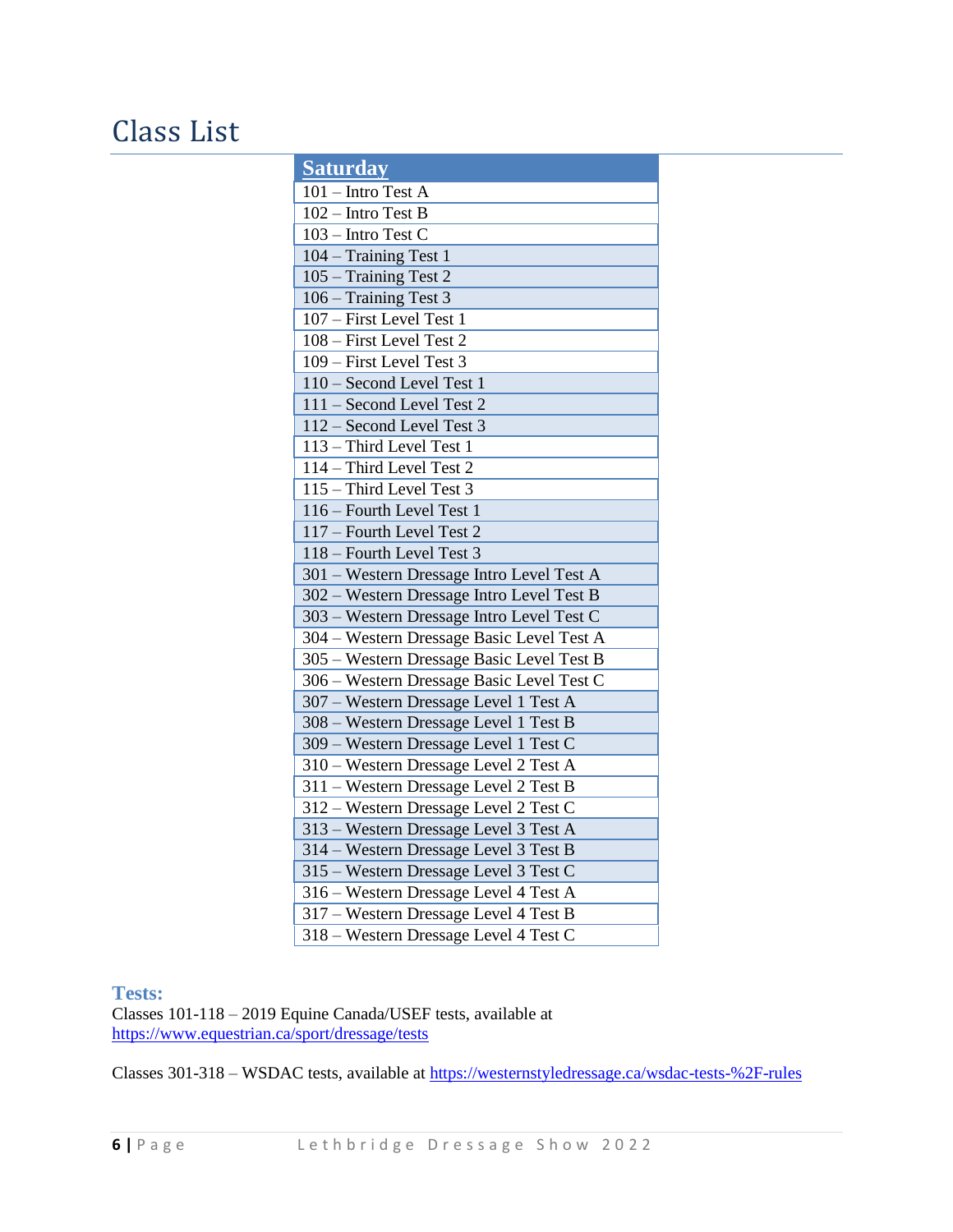### **Entry Form**

One entry form per horse and rider combination

| <b>Horse Information</b>                                                      |        |                 |                         |  |
|-------------------------------------------------------------------------------|--------|-----------------|-------------------------|--|
| Horse's Name:                                                                 |        |                 |                         |  |
| Owner's Name:                                                                 |        |                 | $AEF \# (include copy)$ |  |
| Address:                                                                      |        |                 | Email:                  |  |
| Cell:                                                                         |        |                 | Alternate phone:        |  |
| Person Responsible for                                                        |        |                 | Email:                  |  |
| Horse (Owner, Rider,                                                          |        |                 |                         |  |
| Parent or other):                                                             |        |                 |                         |  |
| Cell:                                                                         |        |                 | Alternate phone:        |  |
| <b>Rider Information</b>                                                      |        |                 |                         |  |
| Rider's Name:                                                                 |        |                 | $AEF$ # (include copy)  |  |
| Address:                                                                      |        |                 | Email:                  |  |
| Cell:                                                                         |        |                 | Alternate phone:        |  |
| <b>Rider Category:</b>                                                        | Junior | Adult<br>$\Box$ | Coach (if applicable):  |  |
| <b>Contact Person</b> (Show information will be sent to one person per entry) |        |                 |                         |  |
| <b>Contact Name:</b>                                                          |        |                 | <b>Contact Email:</b>   |  |
| <b>Contact Phone:</b>                                                         |        |                 |                         |  |

| <b>Classes</b>      |                                           |                                 |  |  |
|---------------------|-------------------------------------------|---------------------------------|--|--|
| Class $#$           | <b>Description</b> (e.g. Training Test 2) |                                 |  |  |
|                     |                                           |                                 |  |  |
|                     |                                           |                                 |  |  |
|                     |                                           |                                 |  |  |
|                     |                                           |                                 |  |  |
|                     |                                           |                                 |  |  |
|                     |                                           |                                 |  |  |
|                     |                                           |                                 |  |  |
|                     |                                           |                                 |  |  |
| <b>Fees</b>         |                                           |                                 |  |  |
| Office Fee          | Mandatory                                 | $= $15$                         |  |  |
| <b>Class Totals</b> | # of classes $x$ \$30                     | $=$                             |  |  |
|                     |                                           |                                 |  |  |
| Chinook Country/ADA | $-$ \$10 for current members              | $=$                             |  |  |
| Discount            |                                           |                                 |  |  |
| <b>Total</b>        |                                           | $=$                             |  |  |
| Method of payment   | Interac E-transfer to                     | Cheque to Drusilla Pearson<br>L |  |  |
| (please check)      | chinookcountryada@gmail.com               |                                 |  |  |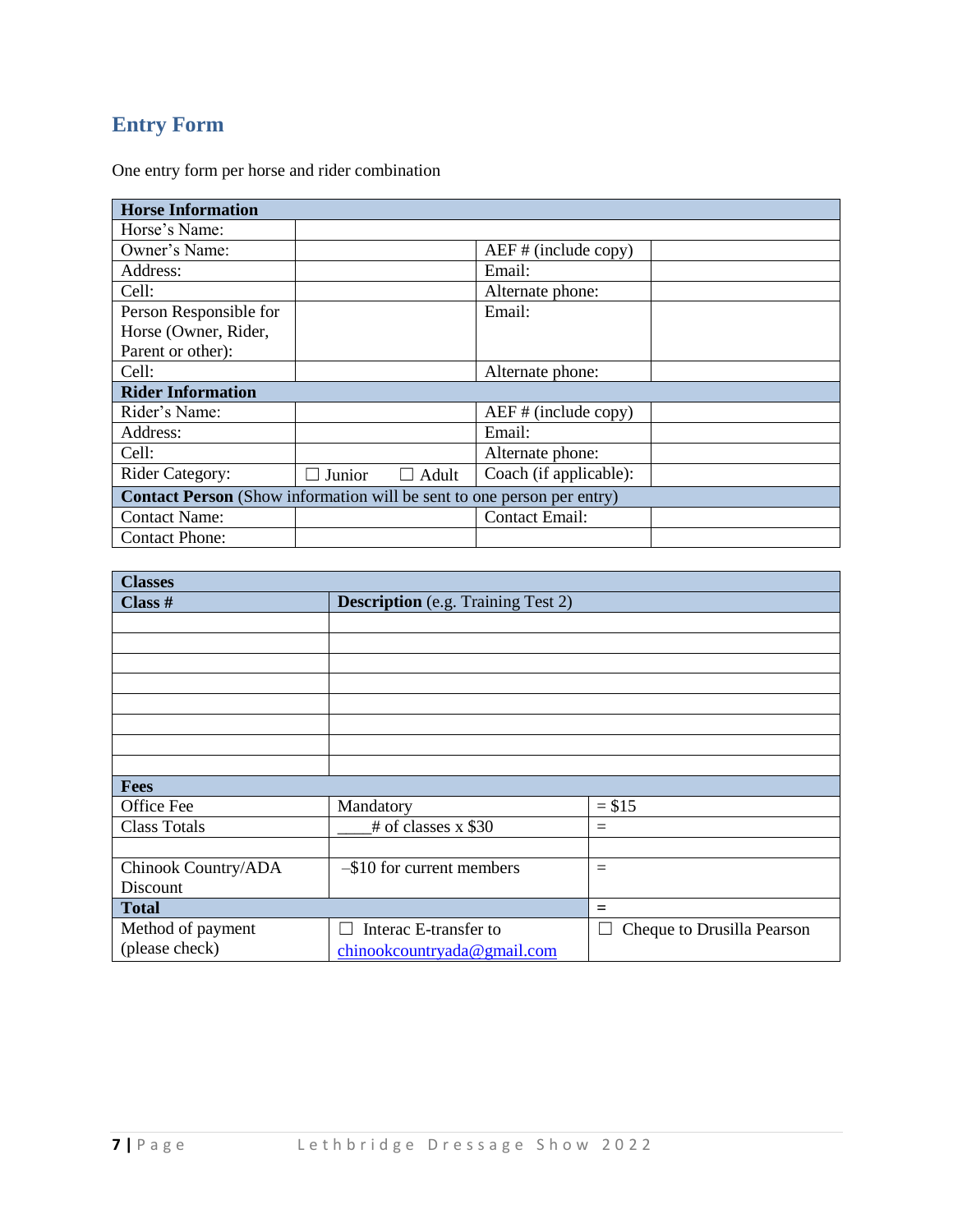### **Volunteer Form**

This is a small show run by a small group of people. In order to make the show possible, we need volunteers. If possible please sign up below to work a shift of 1-2 hours at the show. This can be done by yourself, or a friend or family member. Shift times will be scheduled away from ride times for all riders.

Please provide volunteer information and rank your preferences for job.

| Rider's Name:                   |                                        |
|---------------------------------|----------------------------------------|
| Volunteer's Name:               |                                        |
| Connection to Rider:            |                                        |
| Volunteer's Cell #:             |                                        |
| Volunteer's Email Address:      |                                        |
| Days available                  | Friday (set up only)                   |
| (please select all that apply): | Saturday<br>$\Box$                     |
|                                 |                                        |
| First preference of job:        | Runner                                 |
| (please check)                  | $\Box$ Warm up ring supervisor         |
|                                 | Office Helper<br>ப                     |
|                                 | Set Up (Friday evening)                |
|                                 | Take Down (Saturday morning/afternoon) |
|                                 |                                        |
| Any notes:                      |                                        |
|                                 |                                        |
|                                 |                                        |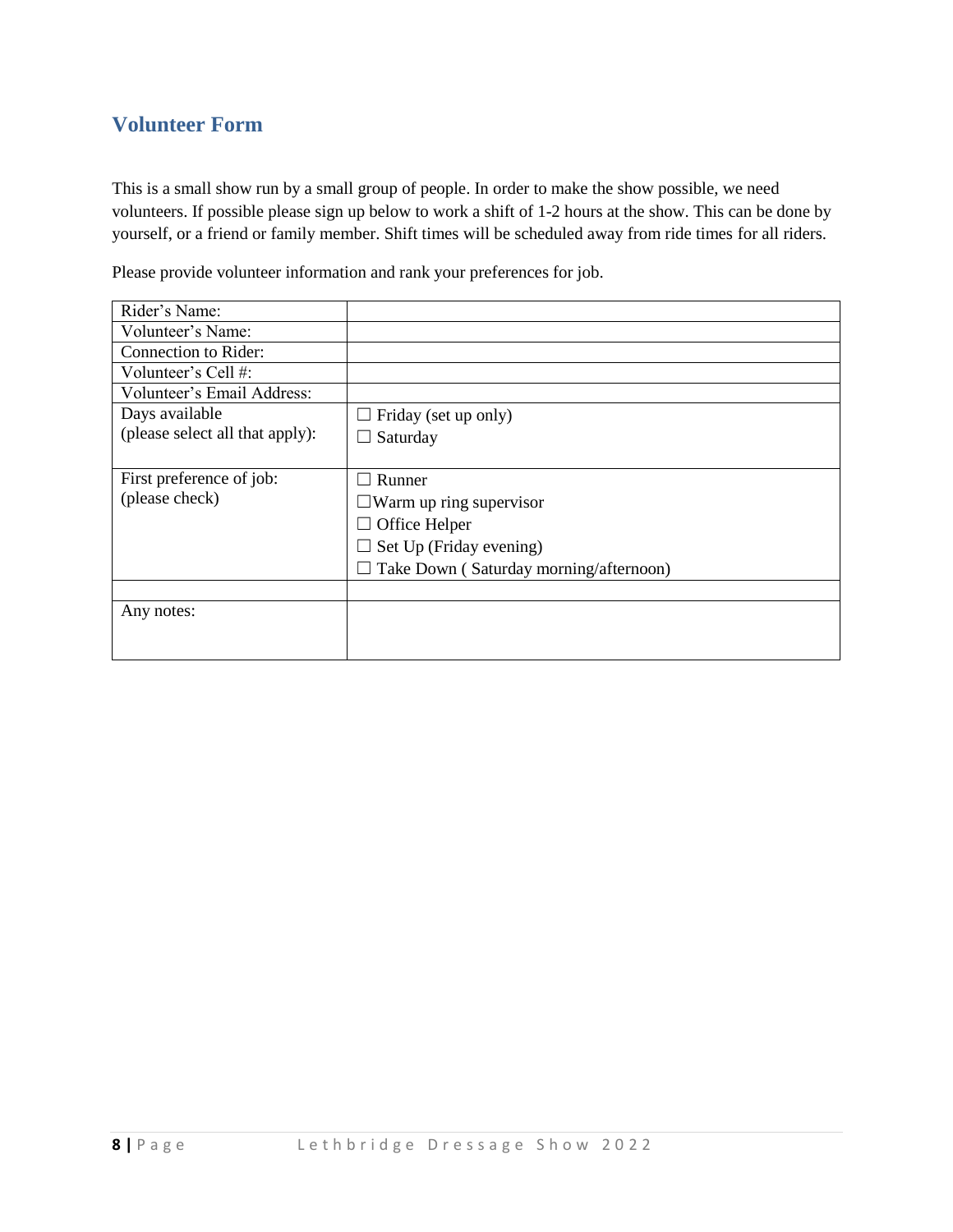#### ACKNOWLEDGMENT of RISK and RELEASE of LIABILITY – **For Participants Age 18 or Older**

#### Please Print Clearly

| $\mathbf{D}_{\Omega}$<br>.  .<br>* ur |                                      |                                       |                             |
|---------------------------------------|--------------------------------------|---------------------------------------|-----------------------------|
| -<br><b>UU</b><br>___________         | $+77$<br>◡ェ៶<br>________<br>________ | $- - -$<br>$\cdot$<br>_____<br>______ | ററല<br>_________<br>_______ |

Every Person must Read and Understand this form before Participating in Equine Activities TO: CC/ADA; The Stables at Pavan; Vale's Prairie Trails; their directors, employees, officers, volunteers, business operators, and site property owners (all of them collectively called the HOST)

Initial each item below After Reading and Understanding the item

1. I Understand there are Inherent DANGERS, HAZARDS and RISKS, (collectively called RISKS) associated with Equine Activities and injuries resulting from these "RISKS" are a common occurrence.

\_\_\_\_ 2. I Acknowledge that the Inherent "RISKS" of Equine Activities mean those DANGEROUS conditions which are an integral part of Equine Activities, including but not limited to:

- The propensity of any equine to behave in ways that might result in injury, harm or death to persons on or around them and to potentially collide with, bite or kick other animals, people, or objects.
- The unpredictability of an equine's reaction to such things as sounds, sudden movement, tremors, vibrations, unfamiliar objects, persons or other animals and hazards such as subsurface objects.
- The potential for other participant (s) to act in a negligent manner that might contribute to injury to themselves or others, such as failing to act within their ability or to maintain control over an equine.
- \_\_\_\_ 3. I Freely Accept and Fully Assume All Responsibility for the Inherent "RISKS" and the possibility of personal injury, death, property damage or loss resulting from my Participation in Equine Activities.

\_\_\_\_ 4. I Acknowledge that it remains my Sole Responsibility to act in such a manner as to be responsible for my own safety and to Participate Within My Own Limits.

5. In addition to consideration given for my Participate in Equine Activity, I and my heirs, executors, administrators and assigns (collectively called my "Legal Representatives") agree

- To Waive All Claims that I might have against the "HOST"; and
- To Release the "HOST" from Any and All Liability for any loss, damages, injury, or expense that I or my "Legal Representatives" might suffer as a result of my Participation due to any cause whatsoever including any NEGLIGENCE ON THE PART OF THE "HOST"; and
- To HOLD HARMLESS AND INDEMNIFY THE "HOST" from any and all liability for property damage or personal injury to any third party which might result from my Participation in Equine Activities.

Before signing this form I read it (as indicated by my initials above) and I stated that I understand it. I know that signing this form, waives certain legal rights I or my "Legal Representatives" might have against the "HOST". Do Not Sign until you Understand All Items Above SIGNED This day of 20

(Print Name of Participant)

\_\_\_\_\_\_\_\_\_\_\_\_\_\_\_\_\_\_\_\_\_\_\_\_\_\_\_\_\_\_\_\_\_\_\_\_\_\_

\_\_\_\_\_\_\_\_\_\_\_\_\_\_\_\_\_\_\_\_\_\_\_\_\_\_\_\_\_\_\_\_\_\_\_\_\_\_

(Signature of Participant)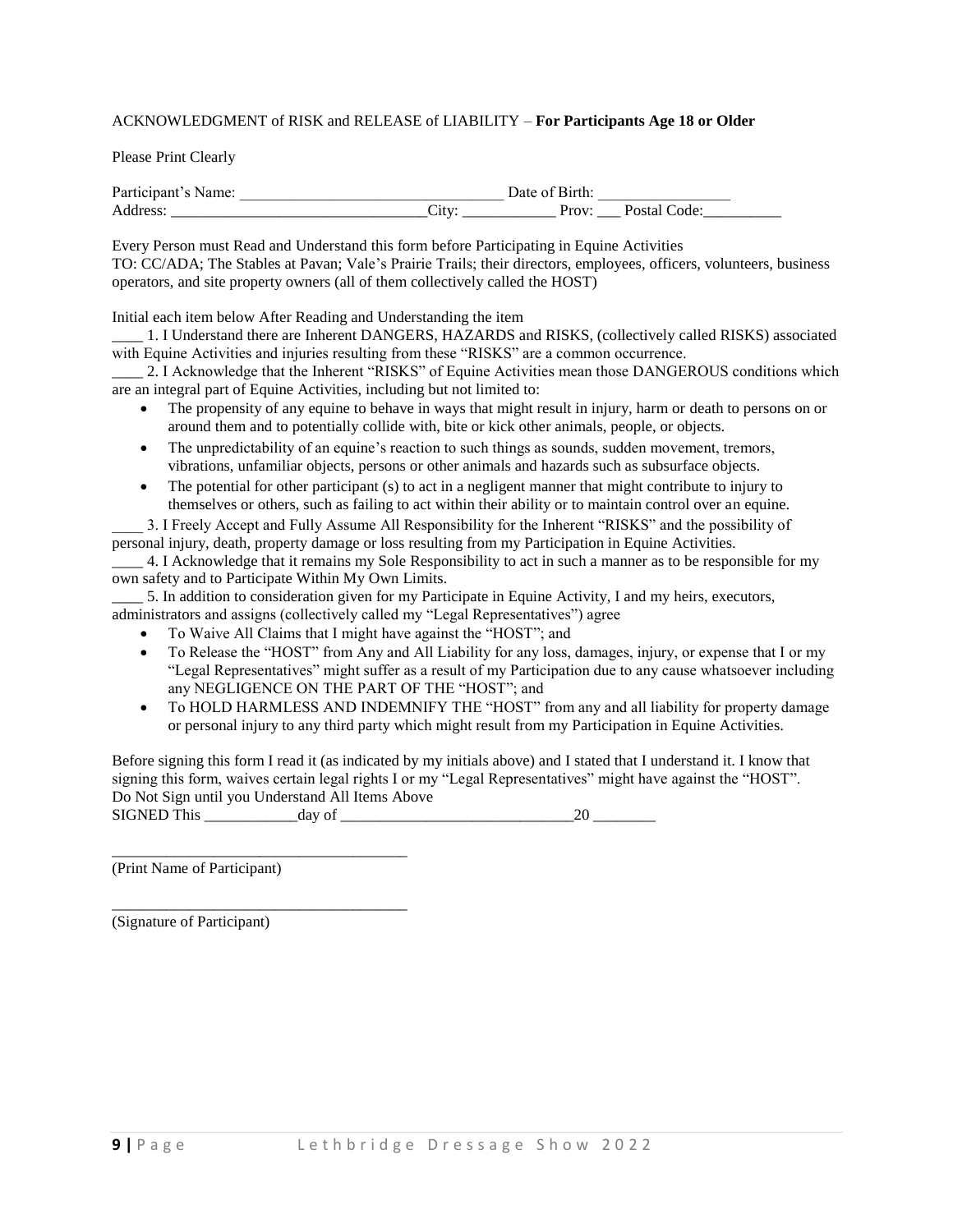#### ACKNOWLEDGMENT of RISK and RELEASE of LIABILITY – **For Participants Under 18 Years Old**

Please Print Clearly

| Participant's Name: | Date of Birth: |         |
|---------------------|----------------|---------|
| Guardian's Name:    | Date of Birth: |         |
| Address:            | .`itv<br>Prov: | Postal: |

The Guardian must Read and Understand prior to the Youth Participating in Equine Activities TO: CC/ADA; The Stables at Pavan; Vale's Prairie Trails; their directors, employees, officers, volunteers, business operators, and site property owners (all of them collectively called the HOST)

Initial each item below After Reading and Understanding the item

\_\_\_\_ 1. I am the Parent and/or Legal Guardian of the infant Participant named above and am executing this form on behalf of the infant Participant in my capacity as parent and/or guardian and with the intent that this form be binding on myself and infant Participant for all legal purposes.

2. I Understand there are Inherent DANGERS, HAZARDS and RISKS, (collectively called RISKS) associated with Equine Activities and injuries resulting from these "RISKS" are a common occurrence.

\_\_\_\_ 3. I Acknowledge that the Inherent "RISKS" of Equine Activities mean those DANGEROUS conditions which are an integral part of Equine Activities, including but not limited to:

- The propensity of any equine to behave in ways that might result in injury, harm or death to persons on or around them and to potentially collide with, bite or kick other animals, people, or objects.
- The unpredictability of an equine's reaction to such things as sounds, sudden movement, tremors, vibrations, unfamiliar objects, persons or other animals and hazards such as subsurface objects.
- The potential for other participant (s) to act in a negligent manner that might contribute to injury to themselves or others, such as failing to act within their ability or to maintain control over an equine.

\_\_\_\_ 4. I Freely Accept and Fully Assume All Responsibility for the Inherent "RISKS" and the possibility of personal injury, death, property damage or loss which might result from the infant being a Participant.

\_\_\_\_ 5. I Acknowledge that it remains my Sole Responsibility for the safety of the infant Participant and for the infant to Participate within his/her own limits.

\_\_\_\_ 6. In addition to consideration given for the infant to Participate in Equine Activity, I and my heirs, executors, administrators and assigns (collectively called my "Legal Representatives") agree

- To Waive All Claims that I or the infant Participant might have against the "HOST"; and
- To Release the "HOST" from Any and All Liability for any loss, damages, injury, or expense that I, the infant Participant or our "Legal Representatives" might suffer as a result of the infant's Participation due to any cause including any NEGLIGENCE ON THE PART OF THE "HOST"; and
- To HOLD HARMLESS AND INDEMNIFY THE "HOST" from any and all liability for property damage or personal injury to the infant Participant or to any third party which might result from the infant's Participation.

Before signing this form I read it (as indicated by my initials above) and I stated that I understand it. I further state I am aware that signing this form, waives certain legal rights I and/or the infant Participant and/or our "Legal Representatives" might have against the "HOST". Do Not Sign until you Understand All Items Above SIGNED This day of  $20$ 

(Print Name of Guardian)

\_\_\_\_\_\_\_\_\_\_\_\_\_\_\_\_\_\_\_\_\_\_\_\_\_\_\_\_\_\_\_\_\_\_\_\_\_\_\_\_\_\_

\_\_\_\_\_\_\_\_\_\_\_\_\_\_\_\_\_\_\_\_\_\_\_\_\_\_\_\_\_\_\_\_\_\_\_\_\_\_\_\_\_\_

(Signature of Guardian)